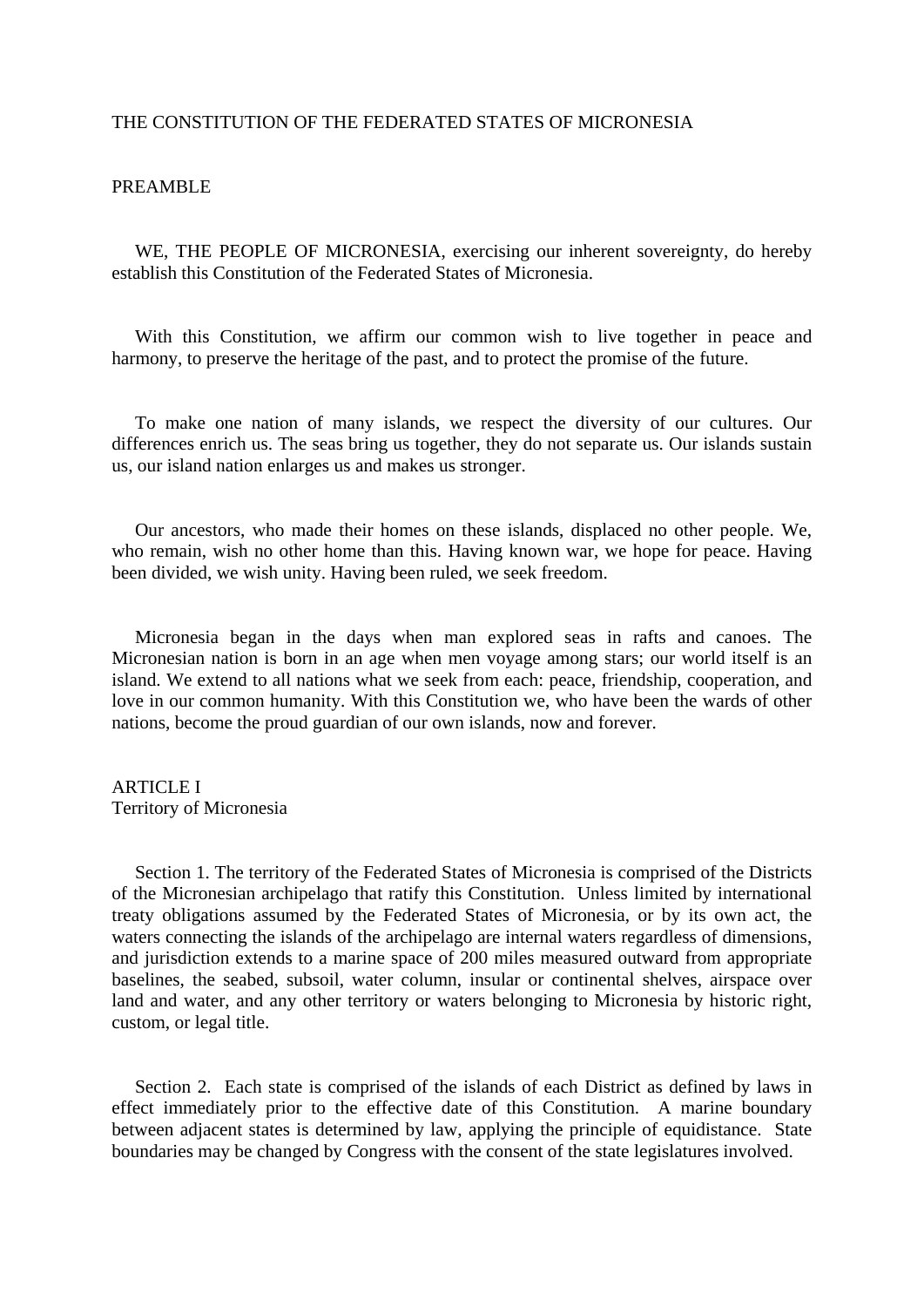Section 3. Territory may be added to the Federated States of Micronesia upon approval of Congress, and by vote of the inhabitants of the area, if any, and by vote of the people of the Federated States of Micronesia. If the territory is to become part of an existing state, approval of the state legislature is required.

 Section 4. New states may be formed and admitted by law, subject to the same rights, duties, and obligations as provided for in this Constitution.

# ARTICLE II Supremacy

 Section 1. This Constitution is the expression of the sovereignty of the people and is the supreme law of the Federated States of Micronesia. An act of the Government in conflict with this Constitution is invalid to the extent of conflict.

ARTICLE III Citizenship

 Section 1. A person who is a citizen of the Trust Territory immediately prior to the effective date of this Constitution and a domiciliary of a District ratifying this Constitution is a citizen and national of the Federated States of Micronesia.

 Section 2. A person born of parents one or both of whom are citizens of the Federated States of Micronesia is a citizen and national of the Federated States by birth.

 Section 3. A citizen of the Federated States of Micronesia who is recognized as a citizen of another nation shall, within 3 years of his 18th birthday, or within 3 years of the effective date of this Constitution, whichever is later, register his intent to remain a citizen of the Federated States and renounce his citizenship of another nation. If he fails to comply with this Section, he becomes a national of the Federated States of Micronesia.

 Section 4. A citizen of the Trust Territory who becomes a national of the United States of America under the terms of the Covenant to Establish a Commonwealth of the Northern Mariana Islands may become a citizen and national of the Federated States of Micronesia by applying to a court of competent jurisdiction in the Federated States within 6 months of the date he became a United States national.

 Section 5. A domiciliary of a District not ratifying this Constitution who was a citizen of the Trust Territory immediately prior to the effective date of this Constitution, may become a citizen and national of the Federated States of Micronesia by applying to a court of competent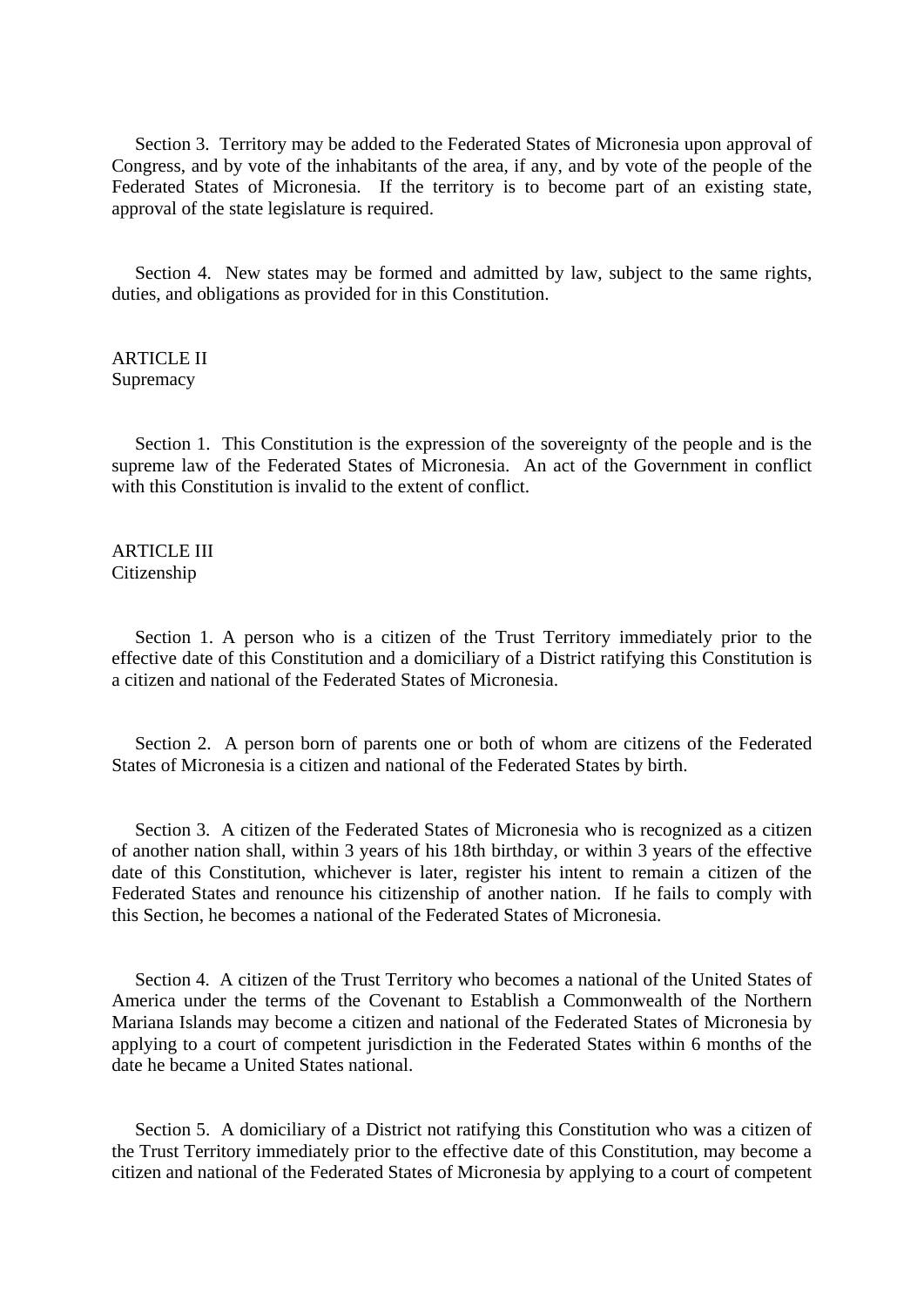jurisdiction in the Federated States within 6 months after the effective date of this Constitution or within 6 months after his 18th birthday, whichever is later.

Section 6. This Article may be applied retroactively.

ARTICLE IV Declaration of Rights

 Section 1. No law may deny or impair freedom of expression, peaceable assembly, association, or petition.

 Section 2. No law may be passed respecting an establishment of religion or impairing the free exercise of religion, except that assistance may be provided to parochial schools for nonreligious purposes.

 Section 3. A person may not be deprived of life, liberty, or property without due process of law, or be denied the equal protection of the laws.

 Section 4. Equal protection of the laws may not be denied or impaired on account of sex, race, ancestry, national origin, language, or social status.

 Section 5. The right of the people to be secure in their persons, houses, papers, and other possessions against unreasonable search, seizure, or invasion of privacy may not be violated. A warrant may not issue except on probable cause, supported by affidavit particularly describing the place to be searched and the persons or things to be seized.

 Section 6. The defendant in a criminal case has a right to a speedy public trial, to be informed of the nature of the accusation, to have counsel for his defense, to be confronted with the witnesses against him, and to compel attendance of witnesses in his behalf.

 Section 7. A person may not be compelled to give evidence that may be used against him in a criminal case, or be twice put in jeopardy for the same offense.

 Section 8. Excessive bail may not be required, excessive fines imposed, or cruel and unusual punishments inflicted. The writ of habeas corpus may not be suspended unless required for public safety in cases of rebellion or invasion.

Section 9. Capital punishment is prohibited.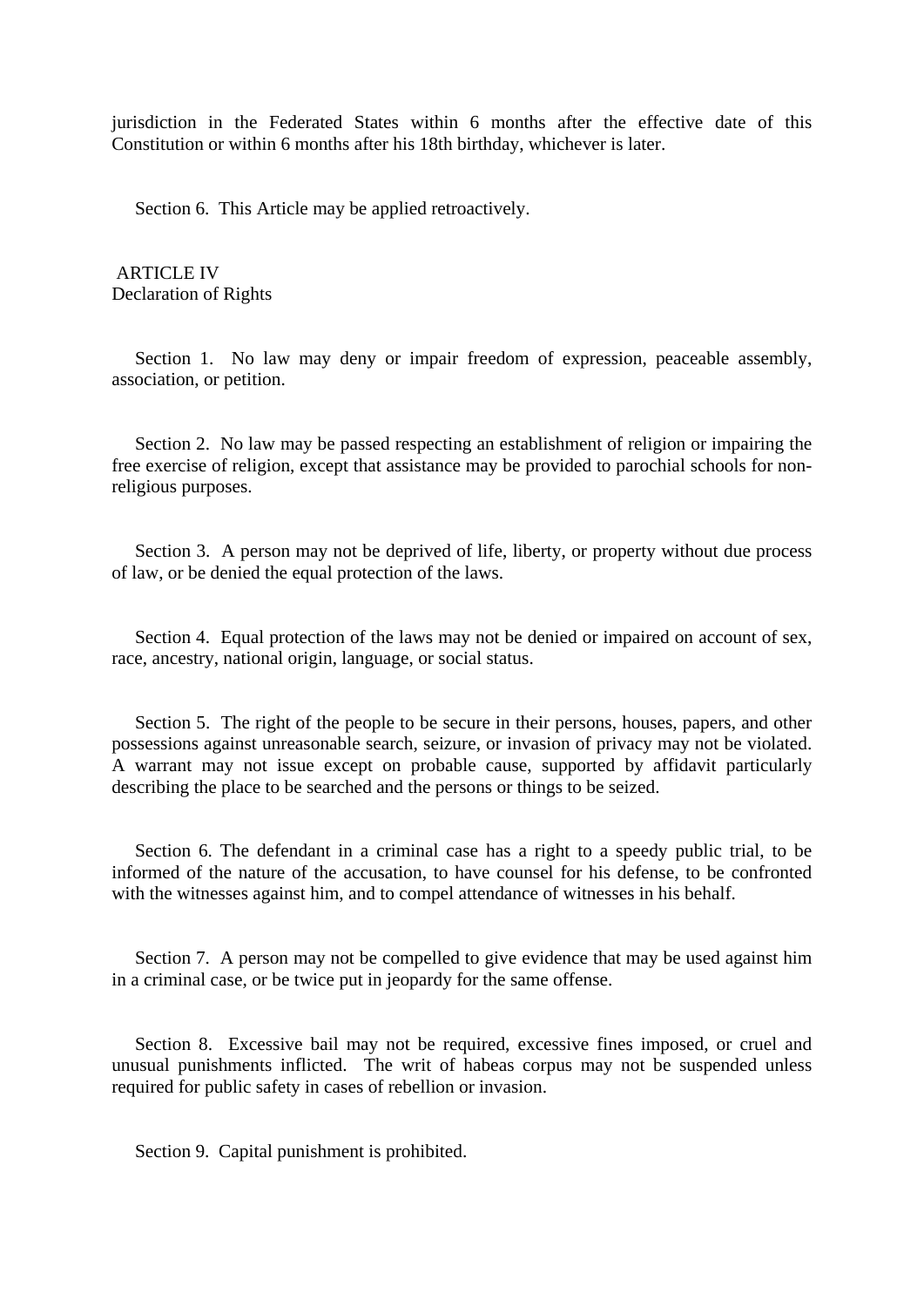Section 10. Slavery and involuntary servitude are prohibited except to punish crime.

Section 11. A bill of attainder or ex post facto law may not be passed.

 Section 12. A citizen of the Federated States of Micronesia may travel and migrate within the Federated States.

Section 13. Imprisonment for debt is prohibited.

ARTICLE V Traditional Rights

 Section 1. Nothing in this Constitution takes away a role or function of a traditional leader as recognized by custom and tradition, or prevents a traditional leader from being recognized, honored, and given formal or functional roles at any level of government as may be prescribed by this Constitution or by statute.

 Section 2. The traditions of the people of the Federated States of Micronesia may be protected by statute. If challenged as violative of Article IV, protection of Micronesian tradition shall be considered a compelling social purpose warranting such governmental action.

 Section 3. The Congress may establish, when needed, a Chamber of Chiefs consisting of traditional leaders from each state having such leaders, and of elected representatives from states having no traditional leaders. The constitution of a state having traditional leaders may provide for an active, functional role for them.

**ARTICLE VI** Suffrage

 Section 1. A citizen 18 years of age may vote in national elections. The Congress shall prescribe a minimum period of local residence and provide for voter registration, disqualification for conviction of crime, and disqualification for mental incompetence or insanity. Voting shall be secret.

**ARTICLE VII** Levels of Government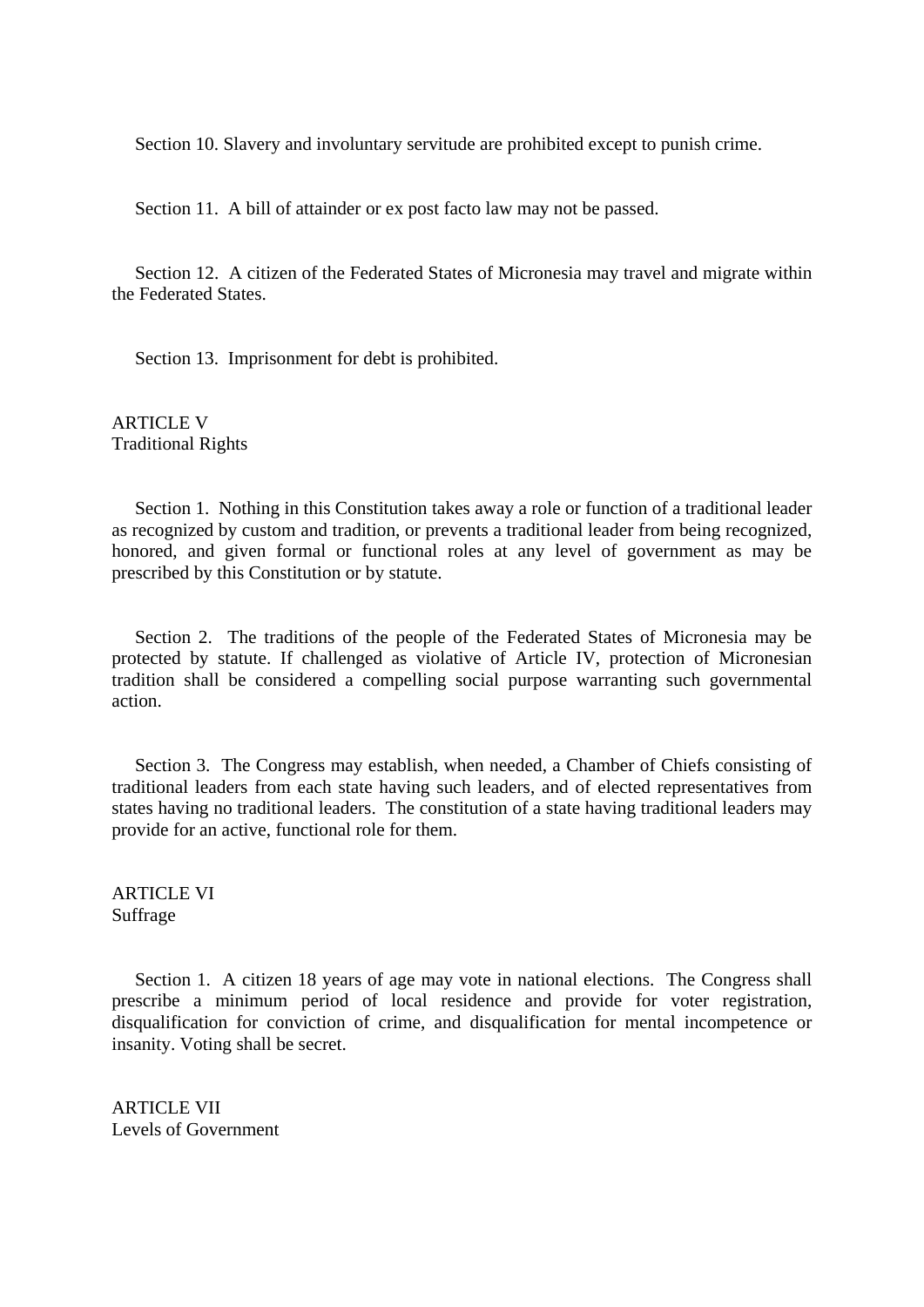Section 1. The three levels of government in the Federated States of Micronesia are national, state, and local. A state is not required to establish a new local government where none exists on the effective date of this Constitution.

Section 2. A state shall have a democratic constitution.

ARTICLE VIII Powers of Government

 Section 1. A power expressly delegated to the national government, or a power of such an indisputably national character as to be beyond the power of a state to control, is a national power.

 Section 2. A power not expressly delegated to the national government or prohibited to the states is a state power.

 Section 3. State and local governments are prohibited from imposing taxes which restrict interstate commerce.

ARTICLE IX Legislative

 Section 1. The legislative power of the national government is vested in the Congress of the Federated States of Micronesia.

Section 2. The following powers are expressly delegated to Congress:

- (a) to provide for the national defense;
- (b) to ratify treaties;
- (c) to regulate immigration, emigration, naturalization, and citizenship;
- (d) to impose taxes, duties, and tariffs based on imports;
- (e) to impose taxes on income;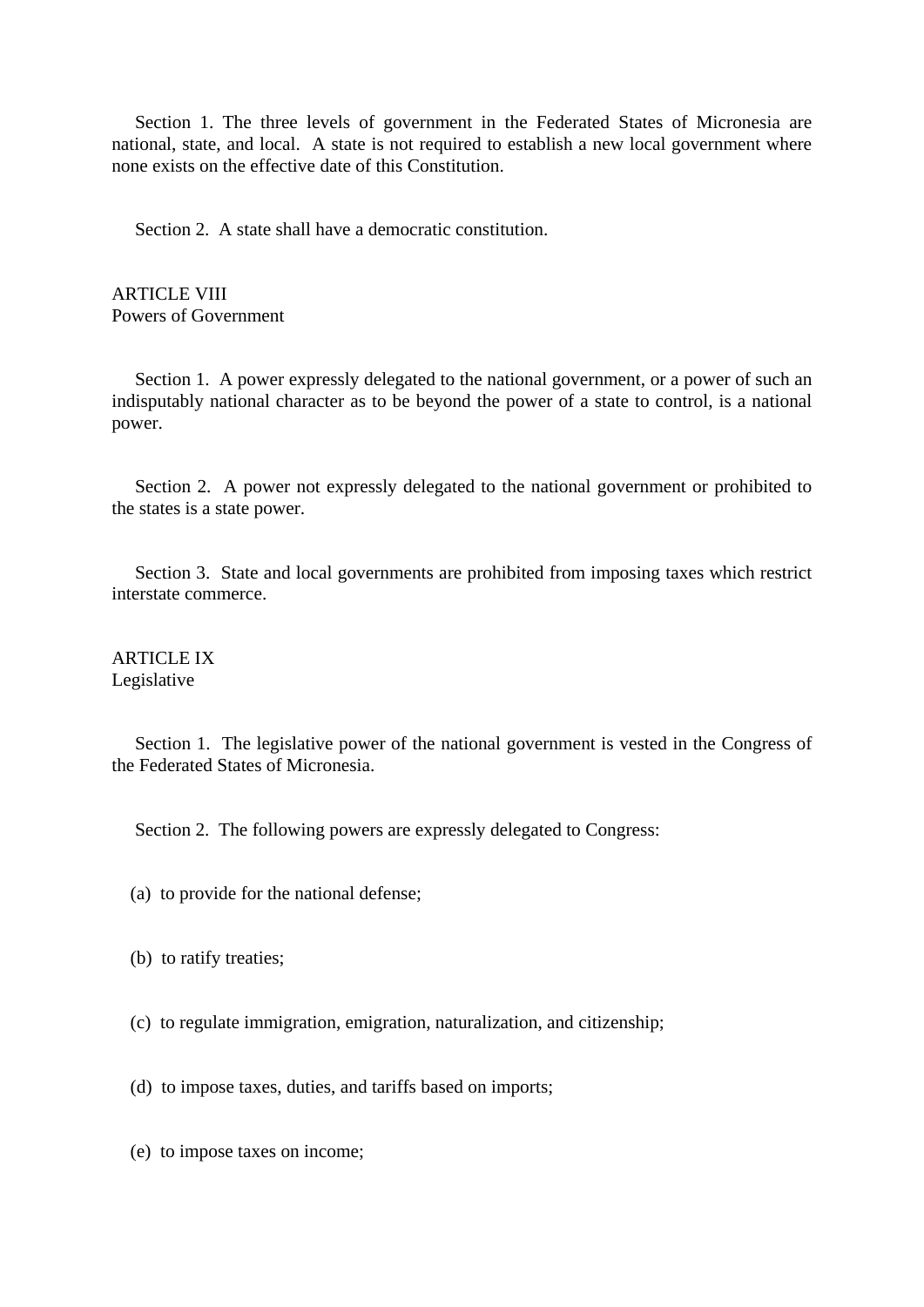(f) to issue and regulate currency;

 (g) to regulate banking, foreign and interstate commerce, insurance, the issuance and use of commercial paper and securities, bankruptcy and insolvency, and patents and copyrights;

(h) to regulate navigation and shipping except within lagoons, lakes, and rivers;

(i) to establish usury limits on major loans;

(j) to provide for a national postal system;

(k) to acquire and govern new territory;

(l) to govern the area set aside as the national capital;

 (m) to regulate the ownership, exploration, and exploitation of natural resources within the marine space of the Federated States of Micronesia beyond 12 miles from island baselines;

(n) to establish and regulate a national public service system;

 (o) to impeach and remove the President, Vice-President, and justices of the Supreme Court;

 (p) to define national crimes and prescribe penalties, having due regard for local custom and tradition;

 (q) to override a Presidential veto by not less than a 3/4 vote of all the state delegations, each delegation casting one vote; and

 (r) to promote education and health by setting minimum standards, coordinating state activities relating to foreign assistance, providing training and assistance to the states and providing support for post-secondary educational programs and projects.

 Section 3. The following powers may be exercised concurrently by Congress and the states: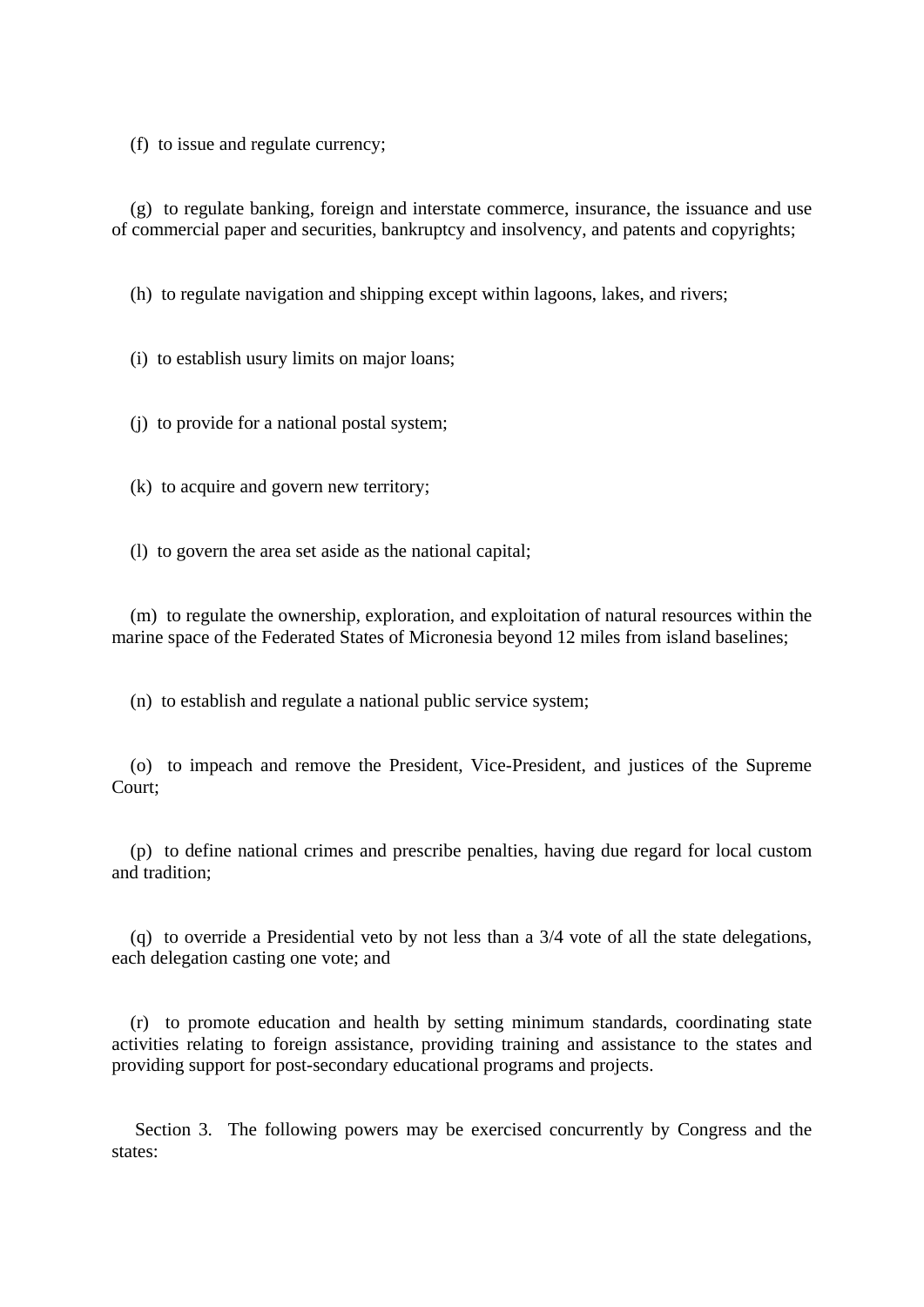(a) to appropriate public funds;

(b) to borrow money on the public credit; and

(c) to establish systems of social security and public welfare.

Section 4. A treaty is ratified by vote of 2/3 of the members of Congress, except that a treaty delegating major powers of government of the Federated States of Micronesia to another government shall also require majority approval by the legislatures of 2/3 of the states.

 Section 5. National taxes shall be imposed uniformly. Not less than 50% of the revenues shall be paid into the treasury of the state where collected.

 Section 6. Net revenue derived from ocean floor mineral resources exploited under Section 2(m) shall be divided equally between the national government and the appropriate state government.

 Section 7. The President, Vice-President, or a justice of the Supreme Court may be removed from office for treason, bribery, or conduct involving corruption in office by a 2/3 vote of the members of Congress. When the President or Vice-President is removed, the Supreme Court shall review the decision. When a justice of the Supreme Court is removed, the decision shall be reviewed by a special tribunal composed of one state court judge from each state appointed by the state chief executive. The special tribunal shall meet at the call of the President.

 Section 8. The Congress consists of one member elected at large from each state on the basis of state equality, and additional members elected from congressional districts in each state apportioned by population. Members elected on the basis of state equality serve for a 4 year term, and all other members for 2 years. Each member has one vote, except on the final reading of bills. Congressional elections are held biennially as provided by statute.

 Section 9. A person is ineligible to be a member of Congress unless he is at least 30 years of age on the day of election and has been a citizen of the Federated States of Micronesia for at least 15 years, and a resident of the state from which he is elected for at least 5 years. A person convicted of a felony by a state or national government court is ineligible to be a member of Congress. The Congress may modify this provision or prescribe additional qualifications; knowledge of the English language may not be a qualification.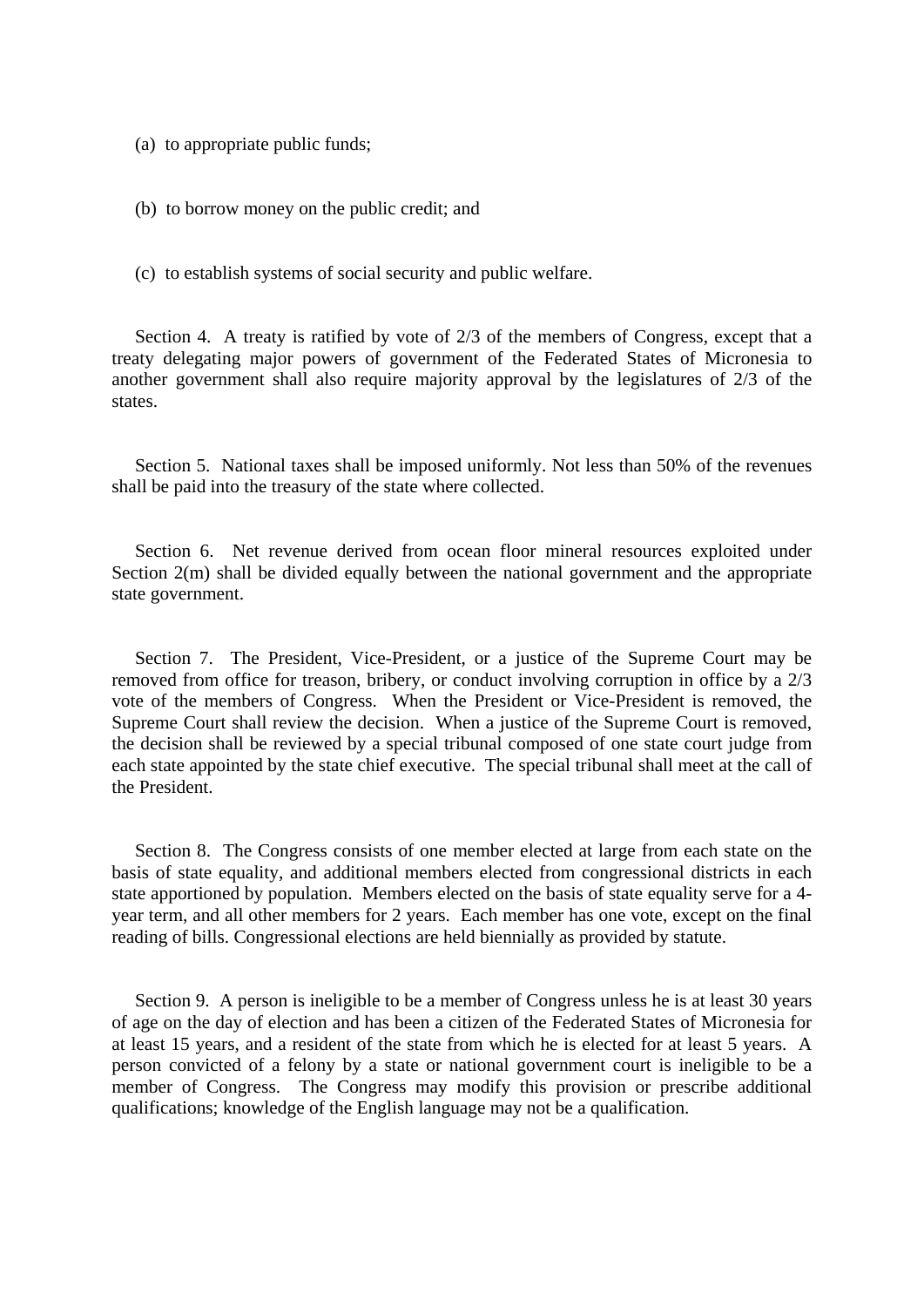Section 10. At least every 10 years Congress shall reapportion itself. A state is entitled to at least one member of Congress on the basis of population in addition to the member elected at large. A state shall apportion itself by law into single member congressional districts. Each district shall be approximately equal in population after giving due regard to language, cultural, and geographic differences.

 Section 11. A state may provide that one of its seats is set aside for a traditional leader who shall be chosen as provided by statute for a two-year term, in lieu of one representative elected on the basis of population. The number of congressional districts shall be reduced and reapportioned accordingly.

 Section 12. A vacancy in Congress is filled for the unexpired term. In the absence of provision by law, an unexpired term is filled by special election, except that an unexpired term of less than one year is filled by appointment by the state chief executive.

 Section 13. A member of Congress may not hold another public office or employment. During the term for which he is elected and three years thereafter, a member may not be elected or appointed to a public office or employment created by national statute during his term. A member may not engage in any activity which conflicts with the proper discharge of his duties. The Congress may prescribe further restrictions.

 Section 14. The Congress may prescribe an annual salary and allowances for members. An increase of salary may not apply to the Congress enacting it.

 Section 15. A member of Congress is privileged from arrest during his attendance at Congress and while going to and from sessions, except for treason, felony, or breach of the peace. A member answers only to Congress for his statements in Congress.

 Section 16. The Congress shall meet in regular, public session as prescribed by statute. A special session may be convened at the call of the President of the Federated States of Micronesia, or by the presiding officer on the written request of 2/3 of the members.

Section 17.

 (a) The Congress shall be the sole judge of the elections and qualifications of its members, may discipline a member, and, by 2/3 vote, may suspend or expel a member.

 (b) The Congress may determine its own rules of procedure and choose a presiding officer from among its members.

 (c) The Congress may compel the attendance and testimony of witnesses and the production of documents or other matters before Congress or any of its committees.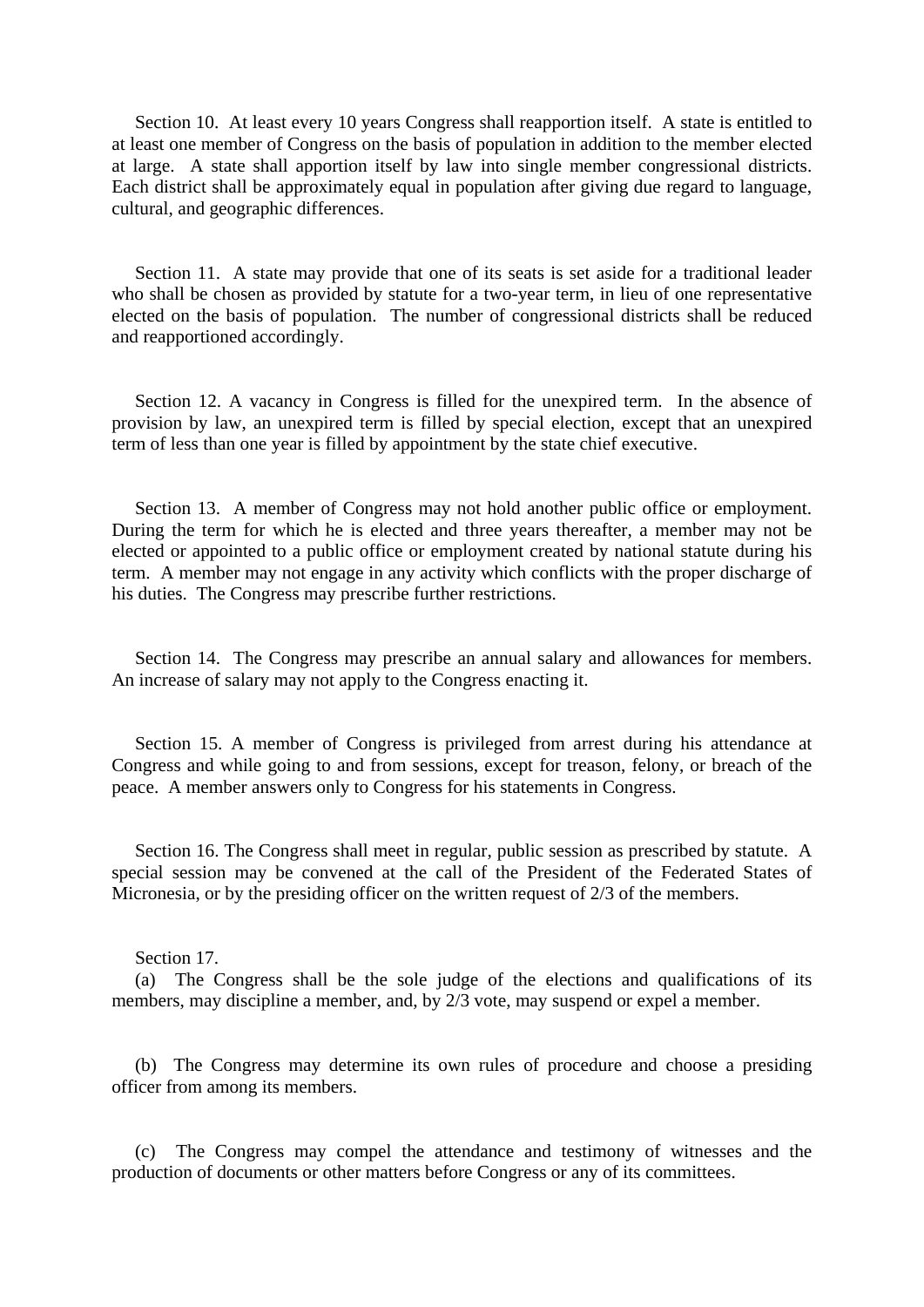Section 18. A majority of the members is a quorum, but a smaller number may adjourn from day to day and compel the attendance of absent members.

 Section 19. The Congress shall keep and publish a journal of its proceedings. A roll call vote entered on the journal shall be taken at the request of 1/5 of the members present. Legislative proceedings shall be conducted in the English language. A member may use his own language if not fluent in English, and Congress shall provide translation.

 Section 20. To become law, a bill must pass 2 readings on separate days. To pass first reading a 2/3 vote of all members is required. On final reading each state delegation shall cast one vote and a 2/3 vote of all the delegations is required. All votes shall be entered on the journal.

### Section 21.

 (a) The Congress may make no law except by statute and may enact no statute except by bill. The enacting clause of a bill is "BE IT ENACTED BY THE CONGRESS OF THE FEDERATED STATES OF MICRONESIA:" A bill may embrace but one subject expressed in its title. A provision outside the subject expressed in the title is void.

 (b) A law may not be amended or revised by reference to its title only. The law as revised or section as amended shall be published and re-enacted at full length.

 Section 22. A bill passed by Congress shall be presented to the President for approval. If he disapproves of the bill, he shall return it with his objections to Congress within 10 days. If Congress has 10 or less days remaining in its session, or has adjourned, he shall return the bill within 30 days after presentation. If the President does not return a bill within the appropriate period, it becomes law as if approved.

## **ARTICLE X** Executive

 Section 1. The executive power of the national government is vested in the President of the Federated States of Micronesia. He is elected by Congress for a term of four years by a majority vote of all the members. He may not serve for more than 2 consecutive terms.

Section 2. The following powers are expressly delegated to the President:

 (a) to faithfully execute and implement the provisions of this Constitution and all national laws;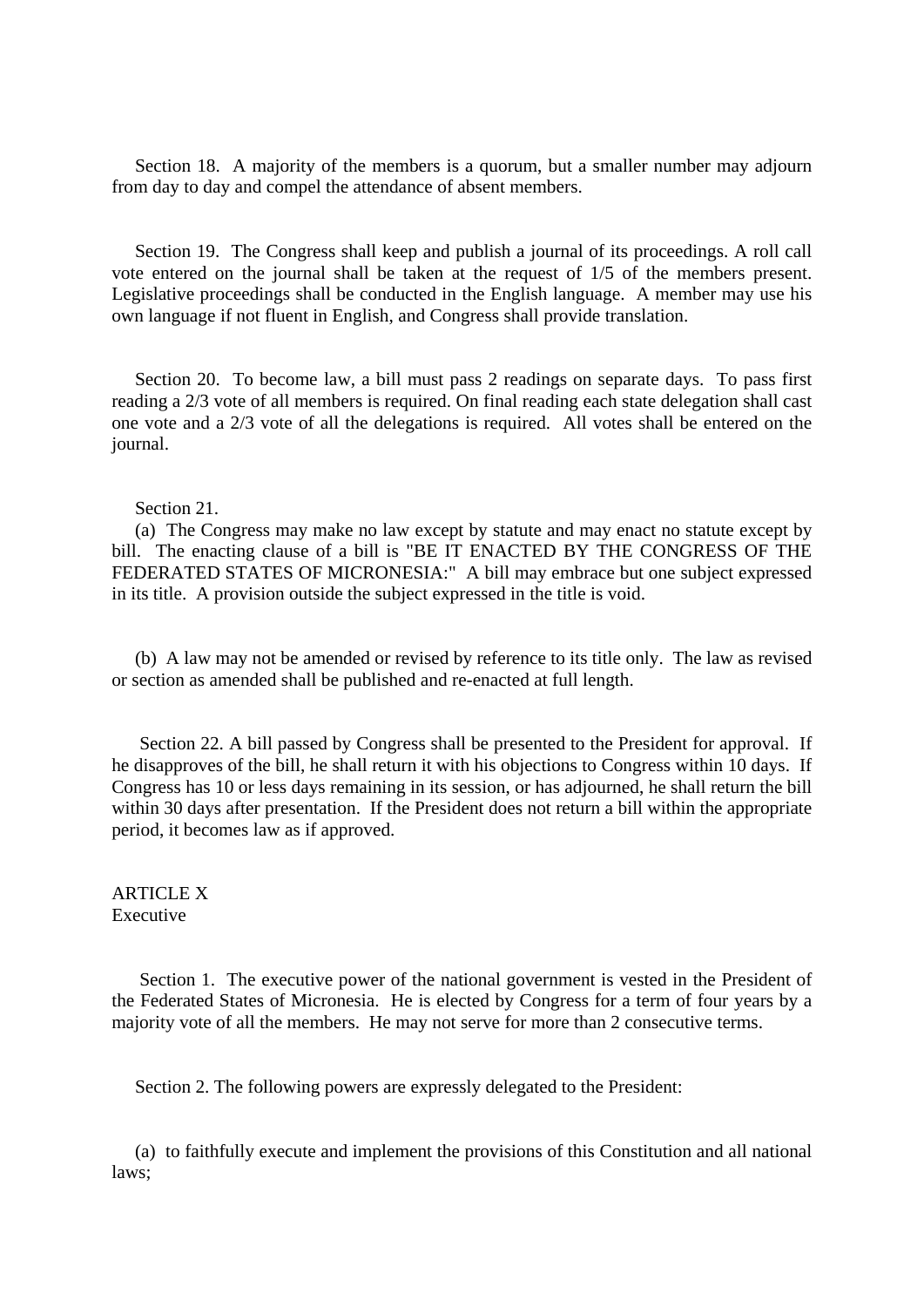(b) to receive all ambassadors and to conduct foreign affairs and the national defense in accordance with national law;

 (c) to grant pardons and reprieves, except that the chief executive of each state shall have this power concurrently with respect to persons convicted under state law; and

 (d) with the advice and consent of Congress, to appoint ambassadors; all judges of the Supreme Court and other courts prescribed by statute; the principal officers of executive departments in the national government; and such other officers as may be provided for by statute. Ambassadors and principal officers serve at the pleasure of the President.

Section 3. The President:

(a) is head of state of the Federated States of Micronesia;

 (b) may make recommendations to Congress, and shall make an annual report to Congress on the state of the nation; and

(c) shall perform such duties as may be provided by statute.

 Section 4. A person is ineligible to become President unless he is a member of Congress for a 4-year term, a citizen of the Federated States of Micronesia by birth, and a resident of the Federated States of Micronesia for at least 15 years.

 Section 5. After the election of the President, the Vice-President is elected in the same manner as the President, has the same qualifications, and serves for the same term of office. He may not be a resident of the same state. After the election of the President and the Vice-President, vacancies in Congress shall be declared.

 Section 6. If the office of the President is vacant, or the President is unable to perform his duties, the Vice-President becomes President. The Congress shall provide by statute for the succession in the event both offices are vacant, or either or both officers are unable to discharge their duties.

 Section 7. The compensation of the President or Vice-President may not be increased or reduced during his term. They may hold no other office and may receive no other compensation from the Federated States of Micronesia or from a state.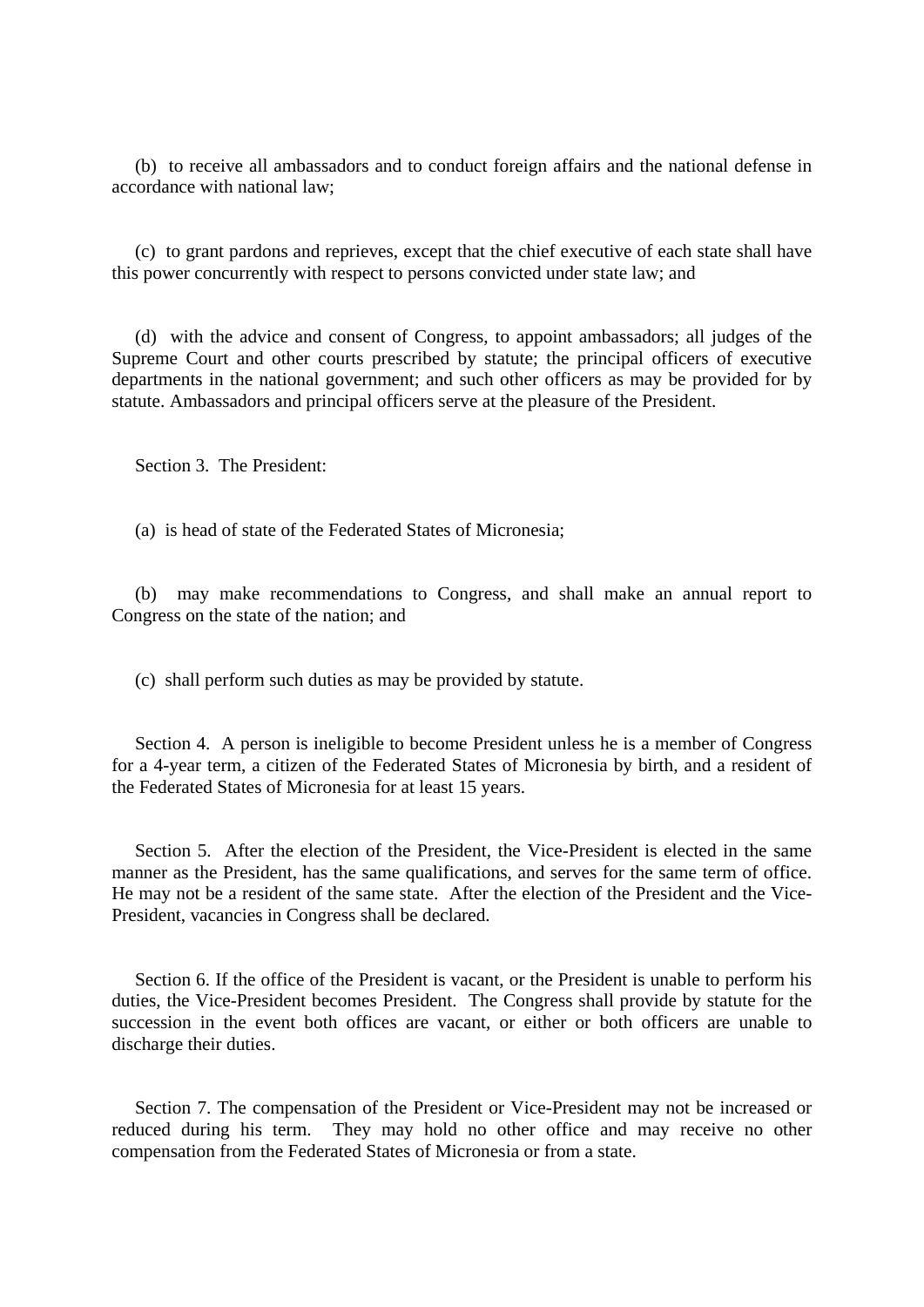Section 8. Executive departments shall be established by statute.

Section 9.

 (a) If required to preserve public peace, health, or safety, at a time of extreme emergency caused by civil disturbance, natural disaster, or immediate threat of war, or insurrection, the President may declare a state of emergency and issue appropriate decrees.

 (b) A civil right may be impaired only to the extent actually required for the preservation of peace, health, or safety. A declaration of emergency may not impair the power of the judiciary except that the declaration shall be free from judicial interference for 30 days after it is first issued.

 (c) Within 30 days after the declaration of emergency, the Congress of the Federated States of Micronesia shall convene at the call of its presiding officer or the President to consider revocation, amendment, or extension of the declaration. Unless it expires by its own terms, is revoked, or extended, a declaration of emergency is effective for 30 days.

ARTICLE XI Judicial

 Section 1. The judicial power of the national government is vested in a Supreme Court and inferior courts established by statute.

 Section 2. The Supreme Court is a court of record and the highest court in the nation. It consists of the Chief Justice and not more than 5 associate justices. Each justice is a member of both the trial division and the appellate division, except that sessions of the trial division may be held by one justice. No justice may sit with the appellate division in a case heard by him in the trial division. At least 3 justices shall hear and decide appeals. Decision is by a majority of those sitting.

 Section 3. The Chief Justice and associate justices of the Supreme Court are appointed by the President with the approval of 2/3 of Congress. Justices serve during good behavior.

 Section 4. If the Chief Justice is unable to perform his duties he shall appoint an associate justice to act in his stead. If the office is vacant, or the Chief Justice fails to make the appointment, the President shall appoint an associate justice to act as Chief Justice until the vacancy is filled or the Chief Justice resumes his duties.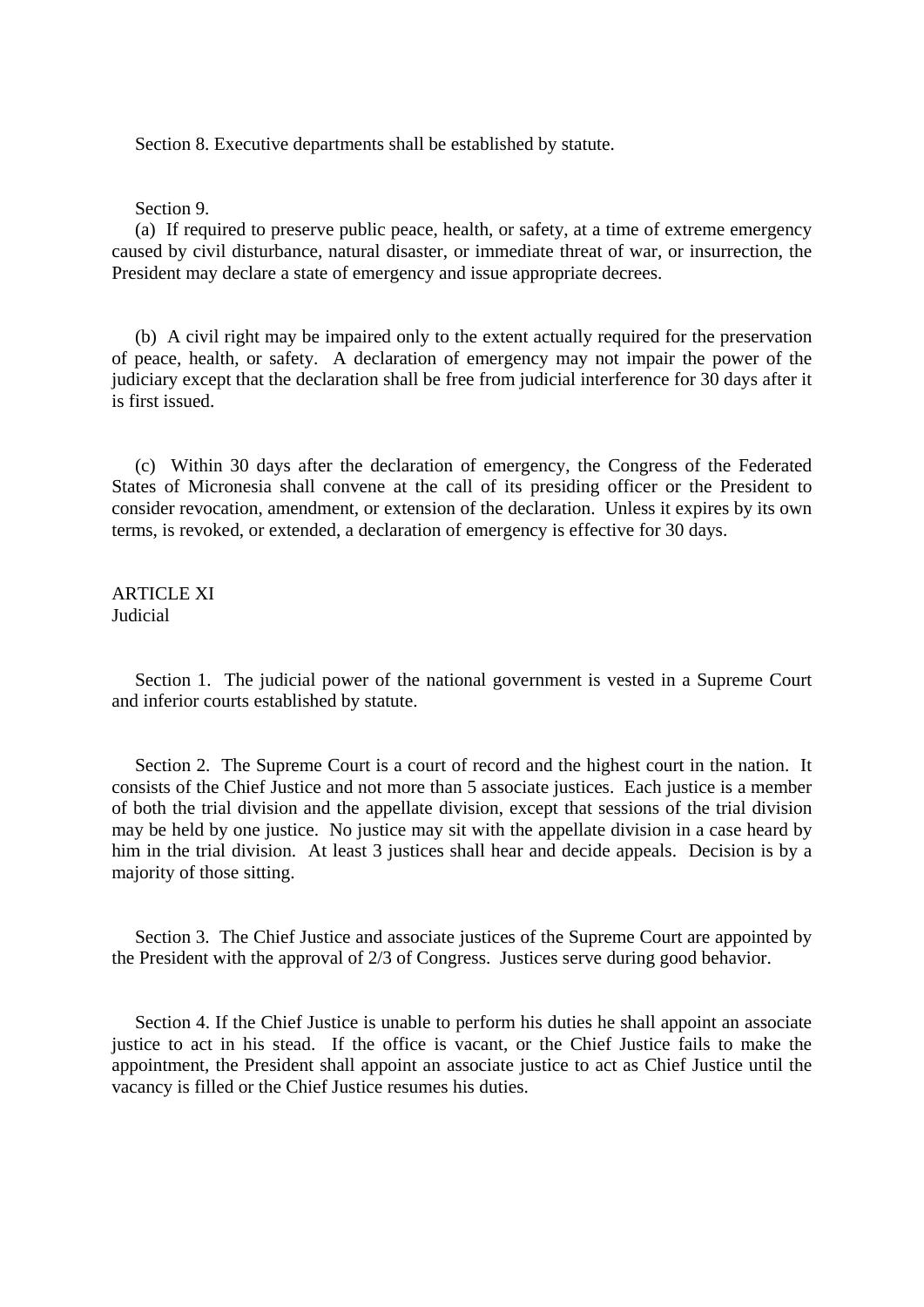Section 5. The qualifications and compensation of justices and other judges may be prescribed by statute. Compensation of judges may not be diminished during their terms of office unless all salaries prescribed by statute are reduced by a uniform percentage.

### Section 6.

 (a) The trial division of the Supreme Court has original and exclusive jurisdiction in cases affecting officials of foreign governments, disputes between states, admiralty or maritime cases, and in cases in which the national government is a party except where an interest in land is at issue.

 (b) The national courts, including the trial division of the Supreme Court, have concurrent original jurisdiction in cases arising under this Constitution; national law or treaties; and in disputes between a state and a citizen of another state, between citizens of different states, and between a state or a citizen thereof, and a foreign state, citizen, or subject.

(c) When jurisdiction is concurrent, the proper court may be prescribed by statute.

 Section 7. The appellate division of the Supreme Court may review cases heard in the national courts, and cases heard in state or local courts if they require interpretation of this Constitution, national law, or a treaty. If a state constitution permits, the appellate division of the Supreme Court may review other cases on appeal from the highest state court in which a decision may be had.

 Section 8. When a case in a state or local court involves a substantial question requiring the interpretation of the Constitution, national law, or a treaty, on application of a party or on its own motion the court shall certify the question to the appellate division of the Supreme Court. The appellate division of the Supreme Court may decide the case or remand it for further proceedings.

 Section 9. The Chief Justice is the chief administrator of the national judicial system and may appoint an administrative officer who is exempt from civil service. The Chief Justice shall make and publish and may amend rules governing national courts, and by rule may:

 (a) divide the inferior national courts and the trial division of the Supreme Court into geographical or functional divisions;

 (b) assign judges among the divisions of a court and give special assignments to retired Supreme Court justices and judges of state and other courts;

(c) establish rules of procedure and evidence;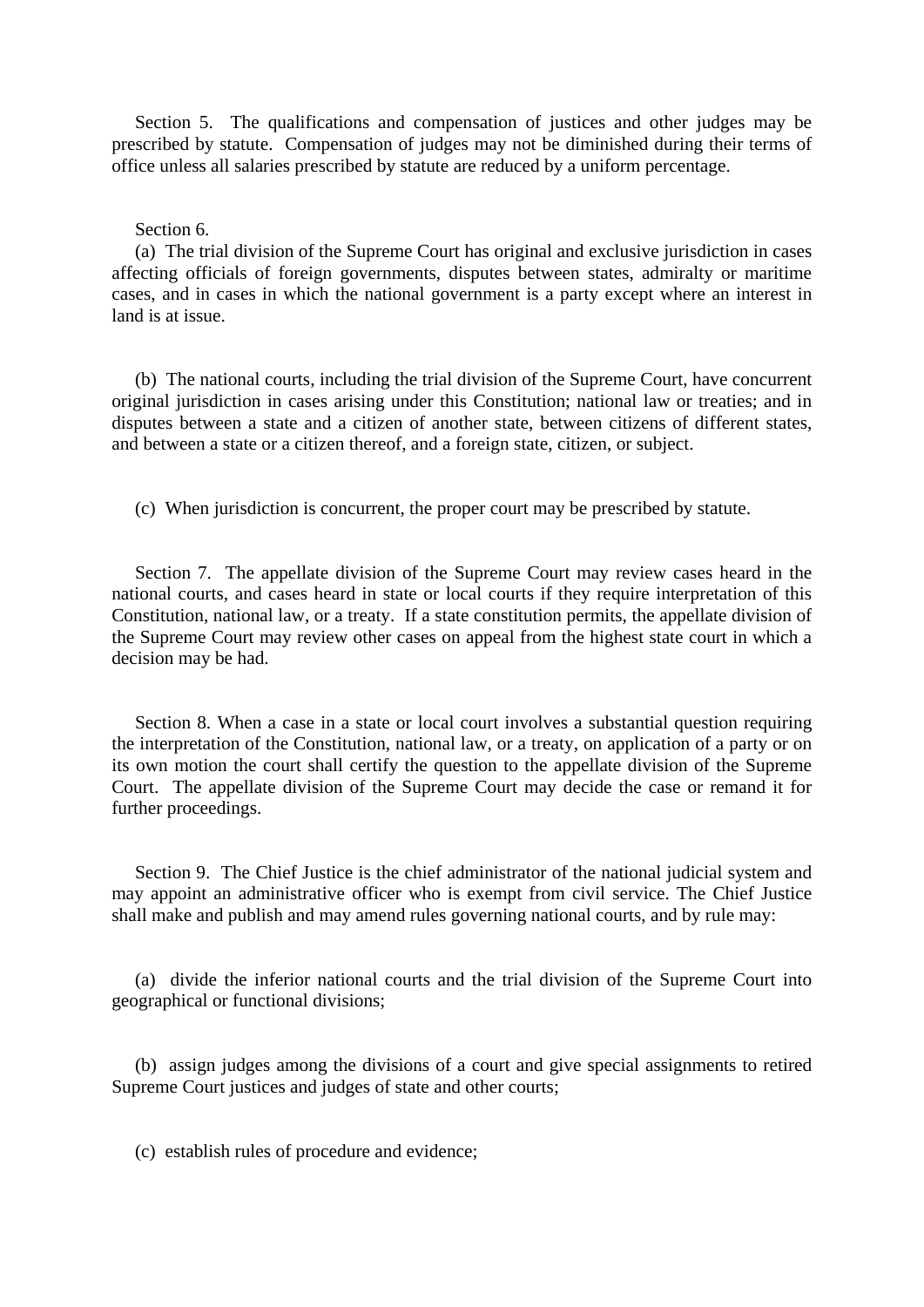(d) govern the transfer of cases between state and national courts;

 (e) govern the admission to practice and discipline of attorneys and the retirement of judges; and

 (f) otherwise provide for the administration of the national judiciary. Judicial rules may be amended by statute.

 Section 10. The Congress shall contribute to the financial support of state judicial systems and may provide other assistance.

 Section 11. Court decisions shall be consistent with this Constitution, Micronesian customs and traditions, and the social and geographical configuration of Micronesia. In rendering a decision, a court shall consult and apply sources of the Federated States of Micronesia.

ARTICLE XII Finance

Section 1.

 (a) Public money raised or received by the national government shall be deposited in a General Fund or special funds within the National Treasury. Money may not be withdrawn from the General Fund or special funds except by law.

 (b) Foreign financial assistance received by the national government shall be deposited in a Foreign Assistance Fund. Except where a particular distribution is required by the terms or special nature of the assistance, each state shall receive a share equal to the share of the national government and to the share of every other state.

Section 2.

 (a) The President shall submit an annual budget to Congress at a time prescribed by statute. The budget shall contain a complete plan of proposed expenditures, anticipated revenues, and other money available to the national government for the next fiscal year, together with additional information that Congress may require. The Congress may alter the budget in any respect.

 (b) No appropriation bills, except those recommended by the President for immediate passage, or to cover the operating expenses of Congress, may be passed on final reading until the bill appropriating money for the budget has been enacted.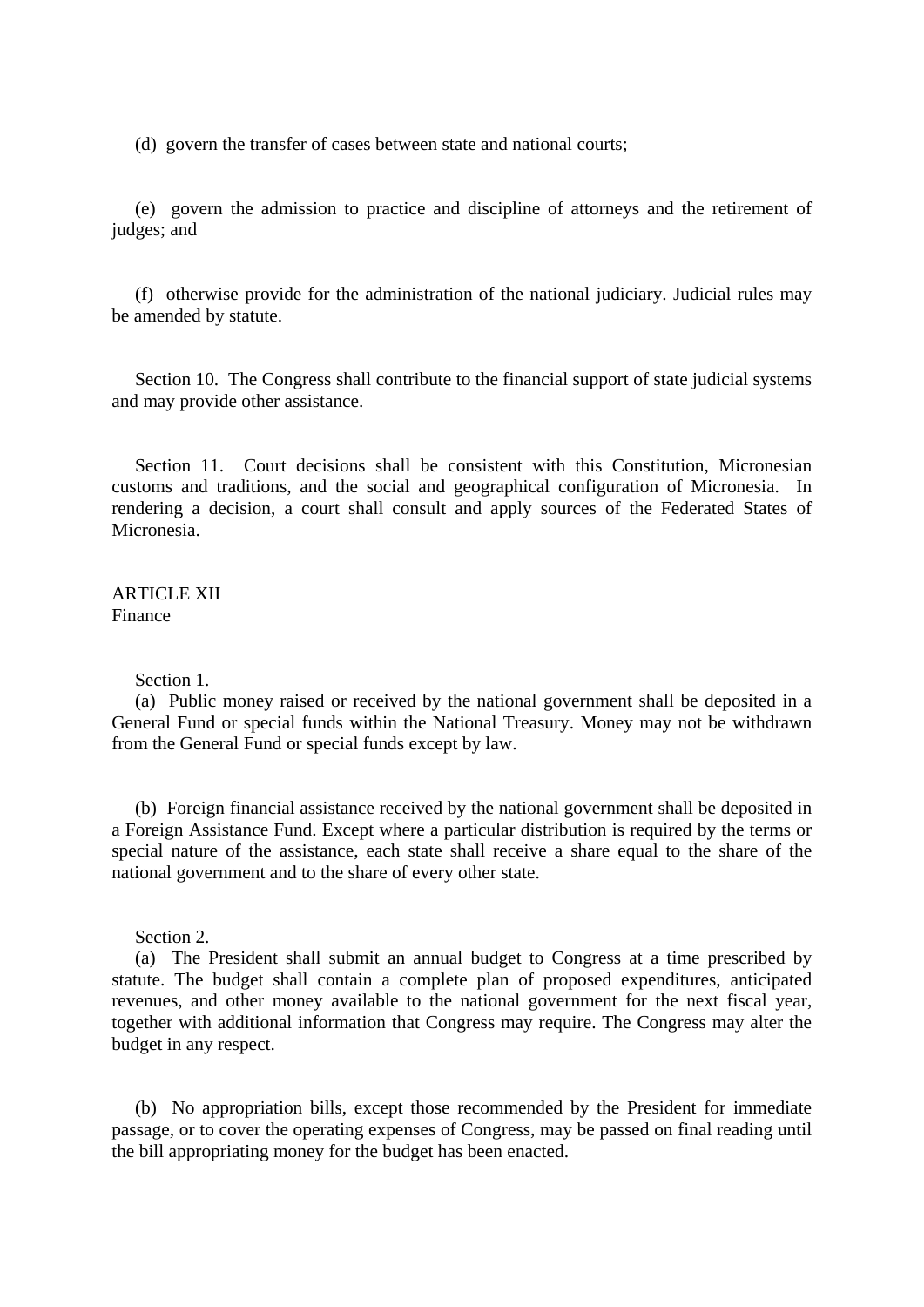(c) The President may item veto an appropriation in any bill passed by Congress, and the procedure in such case shall be the same as for disapproval of an entire bill by the President.

Section 3.

 (a) The Public Auditor is appointed by the President with the advice and consent of Congress. He serves for a term of 4 years and until a successor is confirmed.

 (b) The Public Auditor shall inspect and audit accounts in every branch, department, agency or statutory authority of the national government and in other public legal entities or nonprofit organizations receiving public funds from the national government. Additional duties may be prescribed by statute.

 (c) The Public Auditor shall be independent of administrative control except that he shall report at least once a year to Congress. His salary may not be reduced during his term of office.

 (d) The Congress may remove the Public Auditor from office for cause by 2/3 vote. In that event the Chief Justice shall appoint an acting Public Auditor until a successor is confirmed.

ARTICLE XIII General Provisions

 Section 1. The national government of the Federated States of Micronesia recognizes the right of the people to education, health care, and legal services and shall take every step reasonable and necessary to provide these services.

 Section 2. Radioactive, toxic chemical, or other harmful substances may not be tested, stored, used, or disposed of within the jurisdiction of the Federated States of Micronesia without the express approval of the national government of the Federated States of Micronesia.

 Section 3. It is the solemn obligation of the national and state governments to uphold the provisions of this Constitution and to advance the principles of unity upon which this Constitution is founded.

 Section 4. A noncitizen, or a corporation not wholly owned by citizens, may not acquire title to land or waters in Micronesia.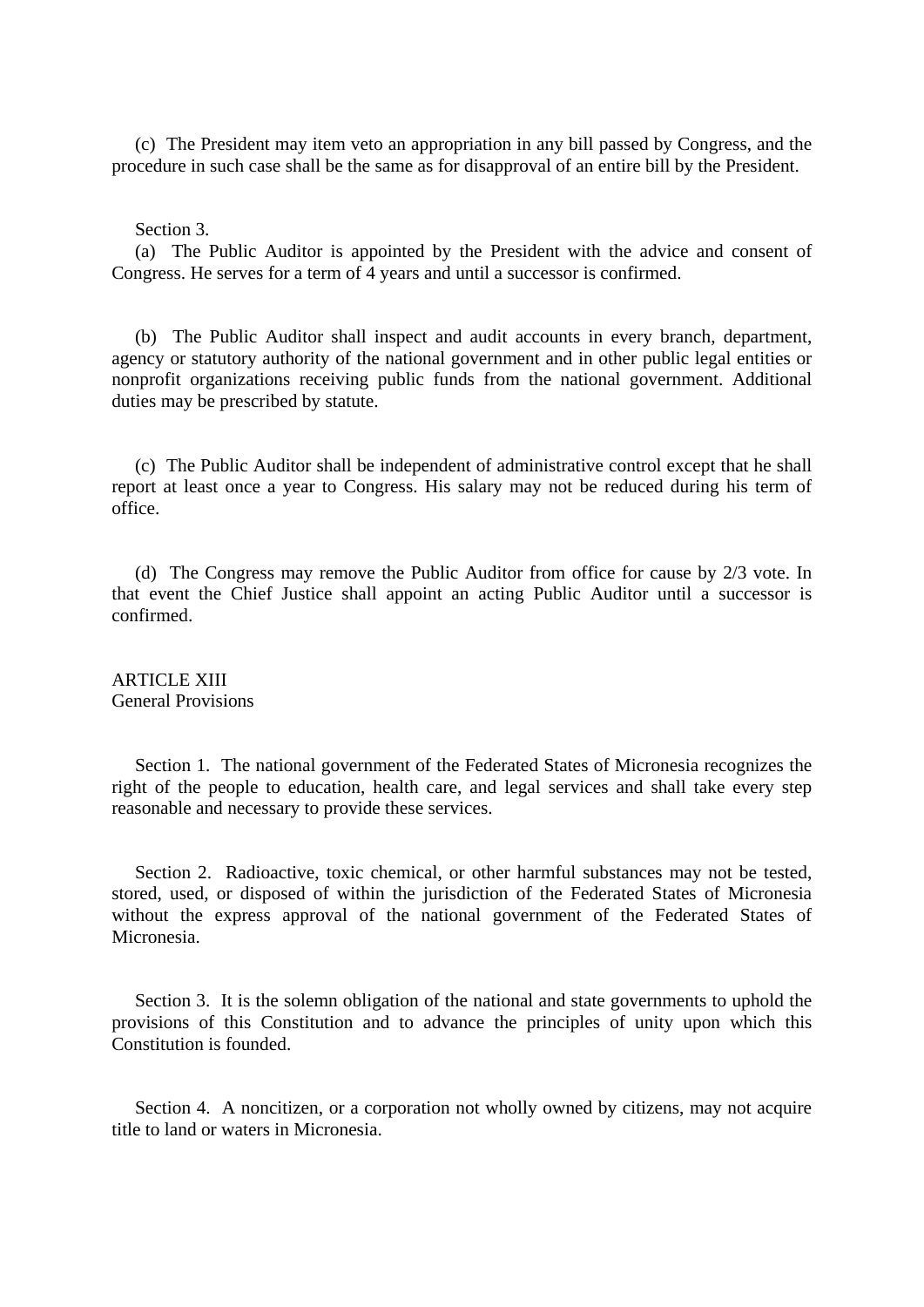Section 5. A lease agreement for the use of land for an indefinite term by a noncitizen, a corporation not wholly owned by citizens, or any government is prohibited.

 Section 6. The national government of the Federated States of Micronesia shall seek renegotiation of any agreement for the use of land to which the Government of the United States of America is a party.

 Section 7. On assuming office, all public officials shall take an oath to uphold, promote, and support the laws and the Constitution as prescribed by statute.

ARTICLE XIV Amendments

 Section 1. An amendment to this Constitution may be proposed by a constitutional convention, popular initiative, or Congress in a manner provided by law. A proposed amendment shall become a part of the Constitution when approved by 3/4 of the votes cast on that amendment in each of 3/4 of the states. If conflicting constitutional amendments submitted to the voters at the same election are approved, the amendment receiving the highest number of affirmative votes shall prevail to the extent of such conflict.

Section 2. At least every 10 years, Congress shall submit to the voters the question: "Shall there be a convention to revise or amend the Constitution?". If a majority of ballots cast upon the question is in the affirmative, delegates to the convention shall be chosen no later than the next regular election, unless Congress provides for the selection of delegates earlier at a special election.

ARTICLE XV Transition

 Section 1. A statute of the Trust Territory continues in effect except to the extent it is inconsistent with this Constitution, or is amended or repealed. A writ, action, suit, proceeding, civil or criminal liability, prosecution, judgment, sentence, order, decree, appeal, cause of action, defense, contract, claim, demand, title, or right continues unaffected except as modified in accordance with the provisions of this Constitution.

 Section 2. A right, obligation, liability, or contract of the Government of the Trust Territory is assumed by the Federated States of Micronesia except to the extent it directly affects or benefits a government of a District not ratifying this Constitution.